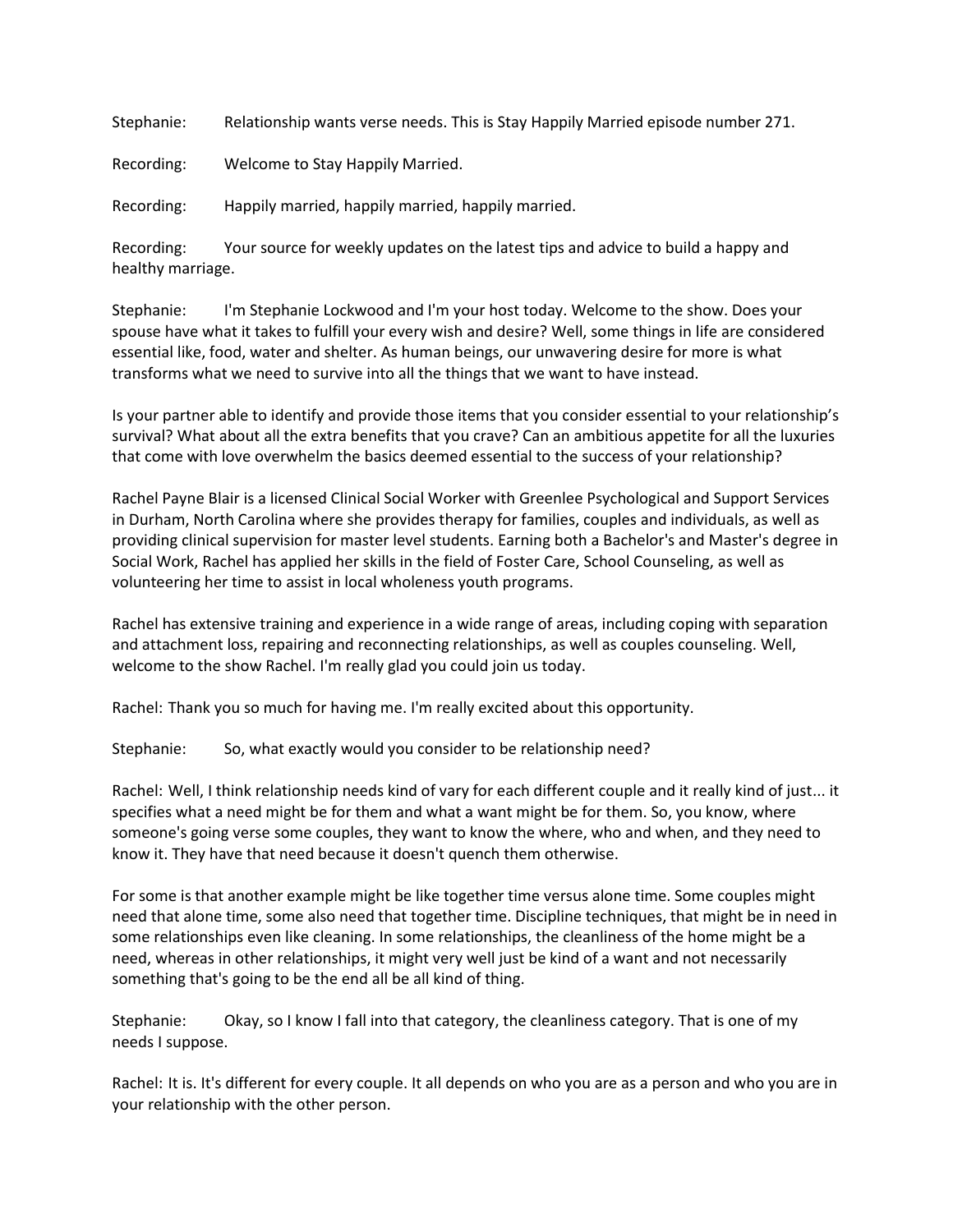Stephanie: So, if those relationship necessities are kind of determined on the situation, what are things that are considered those extra benefits in a relationship? Would that depend on the, I guess, the exact situation, or are there certain things that are always going to be needs or wants rather, sorry?

Rachel: Well, I think that's really up to the couple. I think it kind of varies also, in regards to couples. Some couples, might really want date nights where others might, you know… It's not absolutely necessary that they have that. It doesn't always hurt usually. Some might want to have a better connection with their extended family and some like you said, for you in your relationship might be a need for cleanliness and for others, it's a want.

It's a really nice extra if the husband cleaned up or the wife put her toiletries away, those kind of things. That might be a want for some, a need for others, but I don't know if there's anything as necessarily always an extra in a relationship. In the beginning flowers might be an extra.

Stephanie: I didn't know if there was a specific, but I guess that would be, you know, you might have that very caring spouse who's kind of always bringing you something but others it's a Valentine's Day event to get flowers.

Rachel: Exactly.

Stephanie: Okay.

Rachel: Just kind of depends on the person.

Stephanie: So, we know that the needs are essential to the survival of that relationship, that person. What problems do you see couples facing when their needs aren't being met?

Rachel: I think when a person's needs aren't being met, it starts out kind of like there's some upset and they're angry, but it slowly kind of builds up into resentment. It becomes more of conflicts. A lot of times, those conflicts, kind of those fights that we have over and over, with no kind of solution. That's what kind of happens, and I always say that sometimes I see couples when they're at the kind of the earthquake moment of the relationship and earthquakes don't happen. There's all these little quakes that happen along the end right before or not right before, but along the years before and the time before.

So, as needs aren't being met, each need kind of says, "This is not good" and it gets worse and it gets more resentment, sometimes bitterness. Sometimes people would draw from each other and they don't even express their needs anymore. So, I think that it can really put a damper on all things, and if not, it makes the relationship not a fun and enjoyable relationship.

Stephanie: So, if it's that issue that's never going away kind of just keeps resurfacing, what about wants? Is it something, I mean, I imagine people could fight about that as well, but does it have a different effect because it's one of those things that's just non-essential?

Rachel: I think it really depends and the thing is, with the wants, you can kind of get over a want pretty quickly. Like, you know, I'd like my husband to pick up his socks and things, but we pick it up. It's not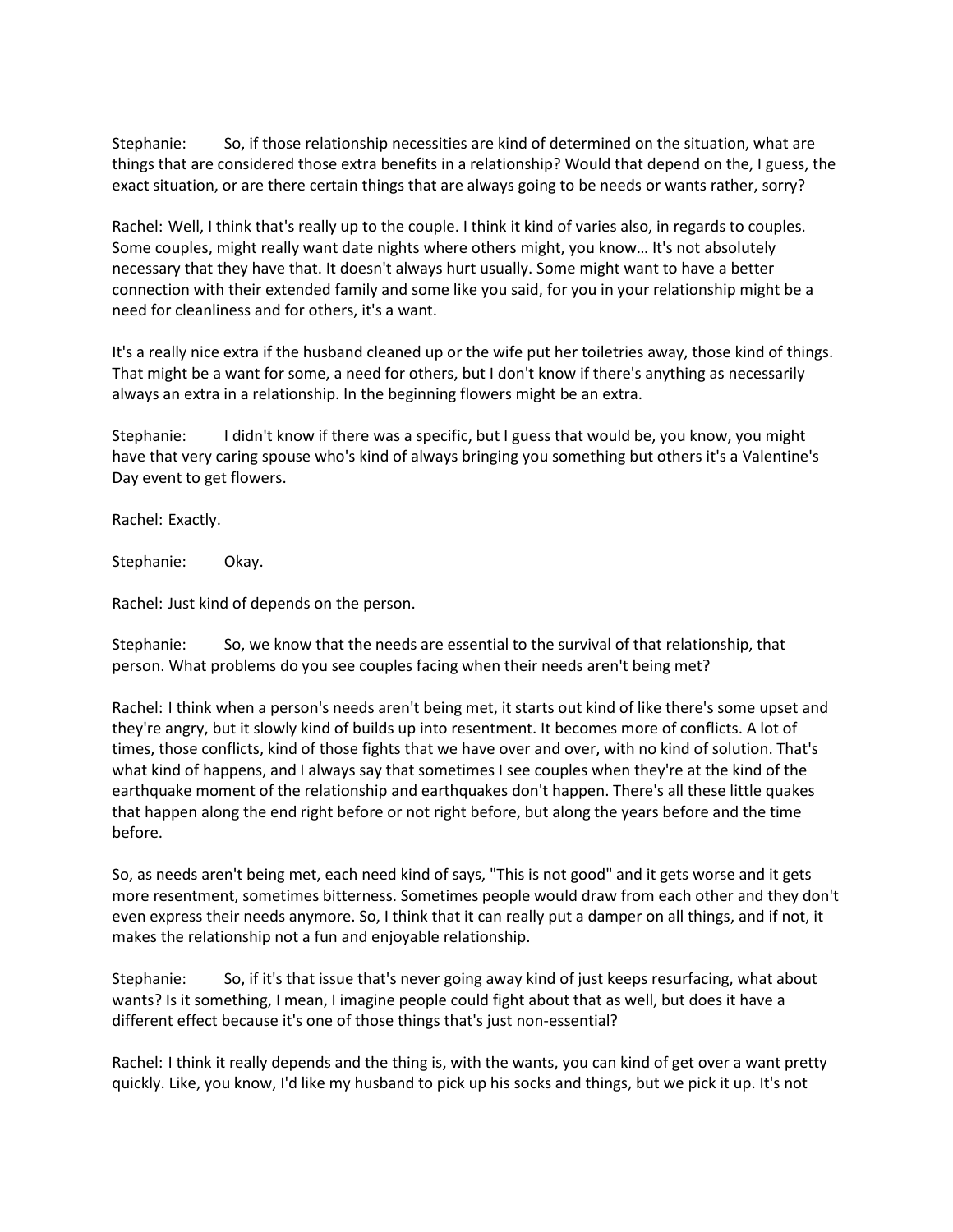going to be the be-all end-all. It's not going to cause, you know, it can cause a little conflict maybe here and there, but it's not going to be the source of all of our conflicts.

It's not necessarily a top priority. It's something we can look past, and it's something that in a relationship lots of people are able to look past some of the wants. It's nice to have some of those wants be recognized and acknowledged and understood sometimes. It's totally different when it's a need for you. If it is a need, that's something that if it's not met your needs or basic needs and you know, you know basic needs of life are air, water, and shelter, but there are basic needs within that relationship that, if they're not met, it's not going to be a positive relationship, and it's not going to be a relationship that might sustain or maintain, at least in a good way.

Stephanie: This brings me to my next question. If they're not constantly fighting or if it's something that's kind of coming up intermittently, are there any other negative impacts on the actual unit of the couple themselves from this kind of continuous needs not being met?

Rachel: Well, oftentimes they're like I've said earlier, I think that they're giving up on trying. One spouse might give up and just kind of almost just one of the four [inaudible 00:06:41] of a marriage, that stonewall, and you can just say, "You know, I give up. I'm not even going to try." That doesn't make for a good relationship. It doesn't make for a dual relationship, for one.

Then, often, our needs, the individual needs come out during times of conflict, but when your needs come out in a time of conflict intention, they're not heard and so they're overlooked once again and ignored and it goes un-dealt-with.

Stephanie: So, how long does it usually take couples to realize that this is a bigger issue like you said, that it's this earthquake?

Rachel: I think that really depends on the couple. Some people, it depends on the person's overall awareness and their willingness and desire for something to change. Usually one spouse might say, "I really want this to change," and then they make it well aware to the other spouse. You know, and sometimes it's often after those kind of repetitive fights with no solutions and that's when they, everybody kind of in the... each person in the relationship says, "This is not working, we need to do something about it."

Stephanie: So, for these couples that are kind of... it takes them a little while to realize that this isn't going away. Are there any trends that you spot? Is it something that's, you know, people who have married too quickly or maybe they've been married for such a long time that it has that kind of opposite effect of the newlywed scenario. What are the trends that you're seeing?

Rachel: Some of the trends, I think it varies. I see so many different couples, from those who got married in high school and still in love today after many, many years and to those that waited quite a long time in the dating process and then chose to get married. So, I think the pattern, actually, that I notice is more on the two individual personalities of the couple. If one person is passive versus another person being aggressive, that can still work if each person is getting their needs met.

You can two people that are more aggressive or assertive in the relationship and they're still getting their needs met, that can still work or they can be aggressive and like I've said, all the conflicts. Those are the times when the need comes out and it's still not being met. Then you have people like, you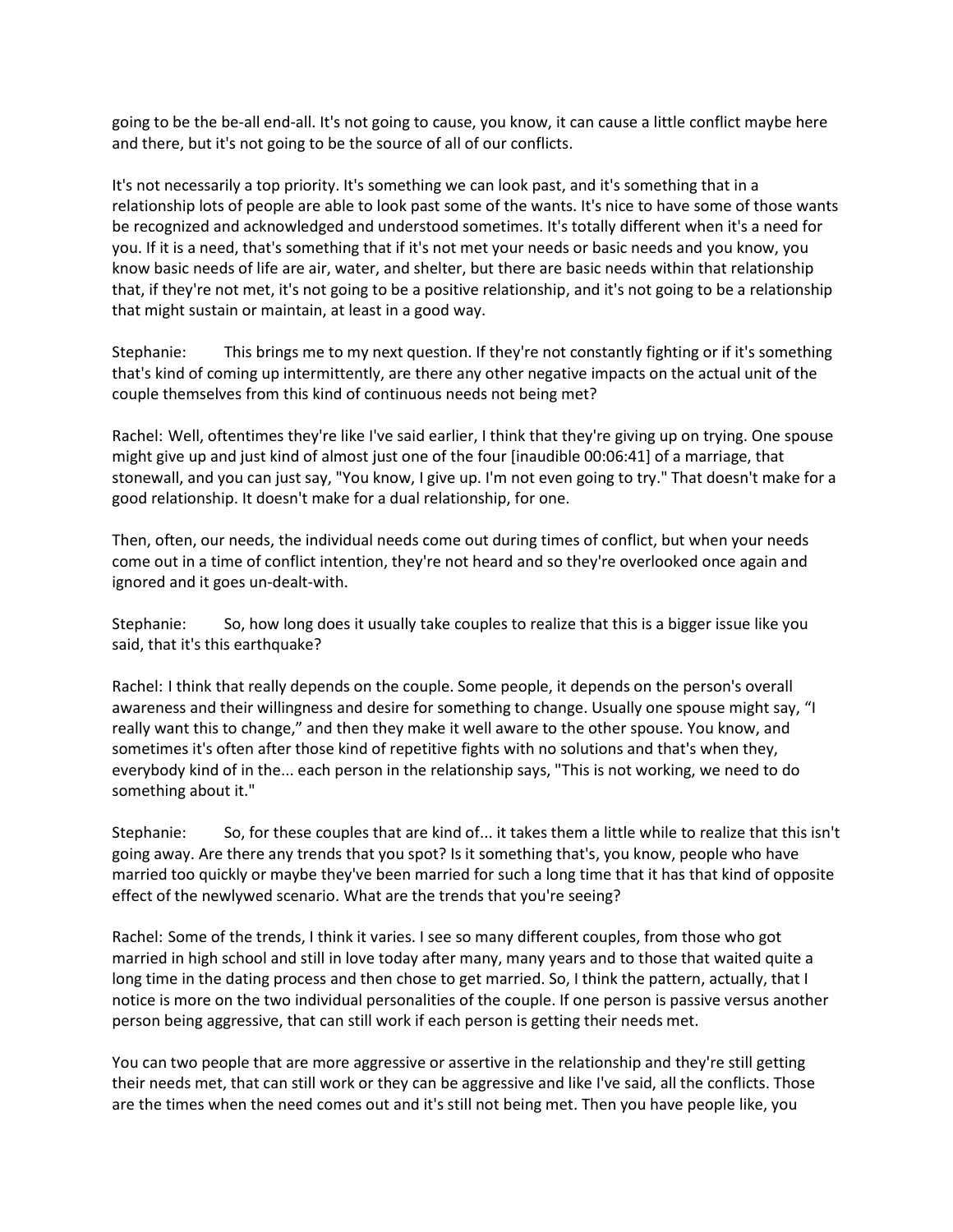know, sometimes as the length of a marriage gets on, those are often I see at times not necessarily everybody, but sometimes those are the couples that kind of you know, one spouse or another just says, "I gave up, I gave up a long time ago." It's what they always tell me.

I think, in terms of age of the couple, or the time that they got married you know, sometimes it has to do with their overall maturity level. One at the time of marriage and at the time now, because they might not have in a sense been more mature at that time when they first got married. One may have matured more during their relationship than the other. So, I think it can vary in terms of the trying, but I think the specific issues of the needs not getting met is generally on each of their personalities. And if people choose to be assertive and talked about it then hey, that's a wonderful thing. Then those that don't, sometimes that's where it comes where there's more conflict.

Stephanie: So what can couples do to either resolve or even if you're in a situation where this maybe not is happening yet to prevent these misunderstandings regarding exactly what your partner's wants and needs are?

Rachel: Well, I think, in order to resolve and in order to prevent it, it has to be done at a time that's lowtension. A time that's open where you guys are able to connect. You're not fighting about and you're not in the middle of a high conflict and you identify things. You identify and distinguish that like, what is a want and what is a need?

Not everything can be a need like I said before, I think. I think we all would like everything to be our needs and say, "Hey, this is what I need, need, need, need, need", but I think we have to recognize what are those true needs that I have in this relationship. Then I think that's where you kind of start and you can use some of the… kind of over the course of my time working with couples, I've learned a couple of different tactics, some really good strategies that will really help different couples in this process.

Stephanie: What would those tactics be, I guess? Is it something to help cope with it or just to distinguish what exactly those wants and needs are and separate them?

Rachel: I think it's kind of both. I think it's not only coping with it, but also distinguishing it. One of them is setting up your conversation up for success. You start by setting and saying, "listen honey, I really need to talk to you about this. I've been thinking about this. Is it okay if we talk about this?" You're asking a question. You're kind of almost lighting that match, or that little TNT bomb, and cutting this line going to it at the same time. So, you're saying, "Hey, I've got to deliver a bomb to you, but I don't want it to come as a bomb. I want us to talk about it."

When people set those conversations up for success, there is such a more highly likelihood that the other person's going to hear it in an open way. They're going to say, "Oh, okay. Yeah, what do we want to talk about?" Then you know, you still might have some issues and contention within that conversation, but you started that process in a lot better ways instead of saying like, this is dah, dah, dah and this is what I need and this is what you're going to tell me.

I think also the bigger thing is also in that process of setting that conversation up for success is, you've stated that this is something I need versus want. You really state that this is something that I feel that I need and so when you started the relationship with most couples, you started in love. You were fulfilling each other's needs at one point or another and so sometimes they're just coming back to saying, "Listen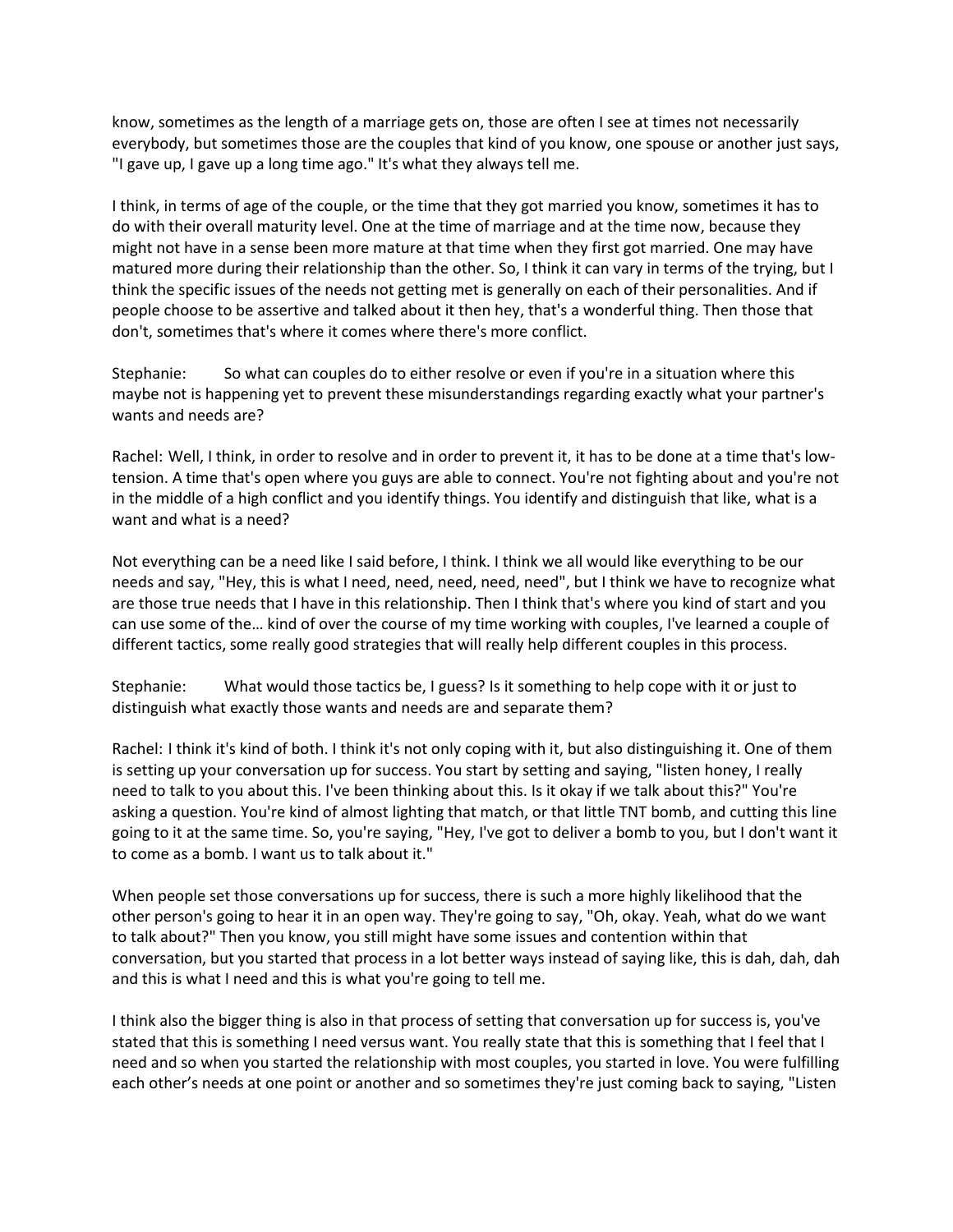honey, this is something that I feel like is a need for me. Can we talk about this?" When they say, "Okay," then there's an open conversation and we can start that.

Then the other piece is have a little plan before you start this. Also have a plan to identify ways the spouse can actually meet that need, tangible ways. You know, I really... "I think if we, maybe if we spent more time together. I would like to have date night every Friday night. That's something I feel like I need, more time with you. Do you think we could do that?"

You have a plan. You have something versus, you know? I think we need to spend more time together, and then nothing happens, because no one... the spouse is like, okay that makes sense, but then there's no plan of action. There's no way that that person can know what it is that you want him or her to do at that time.

Stephanie: I call that the where do you want to go for dinner or what do you want to do tonight scenario.

Rachel: It's true.

Stephanie: Where you end up staying at home eating whatever's left over in the fridge because neither party comes with a plan.

Rachel: Yeah, nobody makes the decision.

Stephanie: The eat at home scenario.

Rachel: Yeah.

Stephanie: So, we've seen the negative side of everything that goes unaddressed in a relationship in terms of those needs and those wants and you've shown us kind of how to identify those, but also deal with them so they're not something that, [not only are they] an issue, but then you might be creating a bigger issue by the way and the means that you resolve them. So, we always talk on the show a lot about the negative effects, and we do come back. You know, the point is to kind of come back to that status quo, to a point where we were or would be without those issues, but are there any positive side effects that you've seen of, you know, this better communication style that comes from dealing with and assessing these issues?

Rachel: Oh, very much so. Well, one of them the positive benefit is just what you said, that better communication. You're able to share what's going on. And when you have better communication, you also have better understanding. You understand more where your spouse is coming from. The other benefit is, it increases the likelihood of intimacy happening and it increases the fun in your relationship and the enjoyment in your relationship because when your needs are met, you feel better about things, and life goes on and you enjoy each other.

Stephanie: I like that. Your life goes on. That is good though. I guess because I think we tend to get caught up in a lot of those little details and they become those big, festering fights that don't quite go away, so...

Rachel: Exactly.